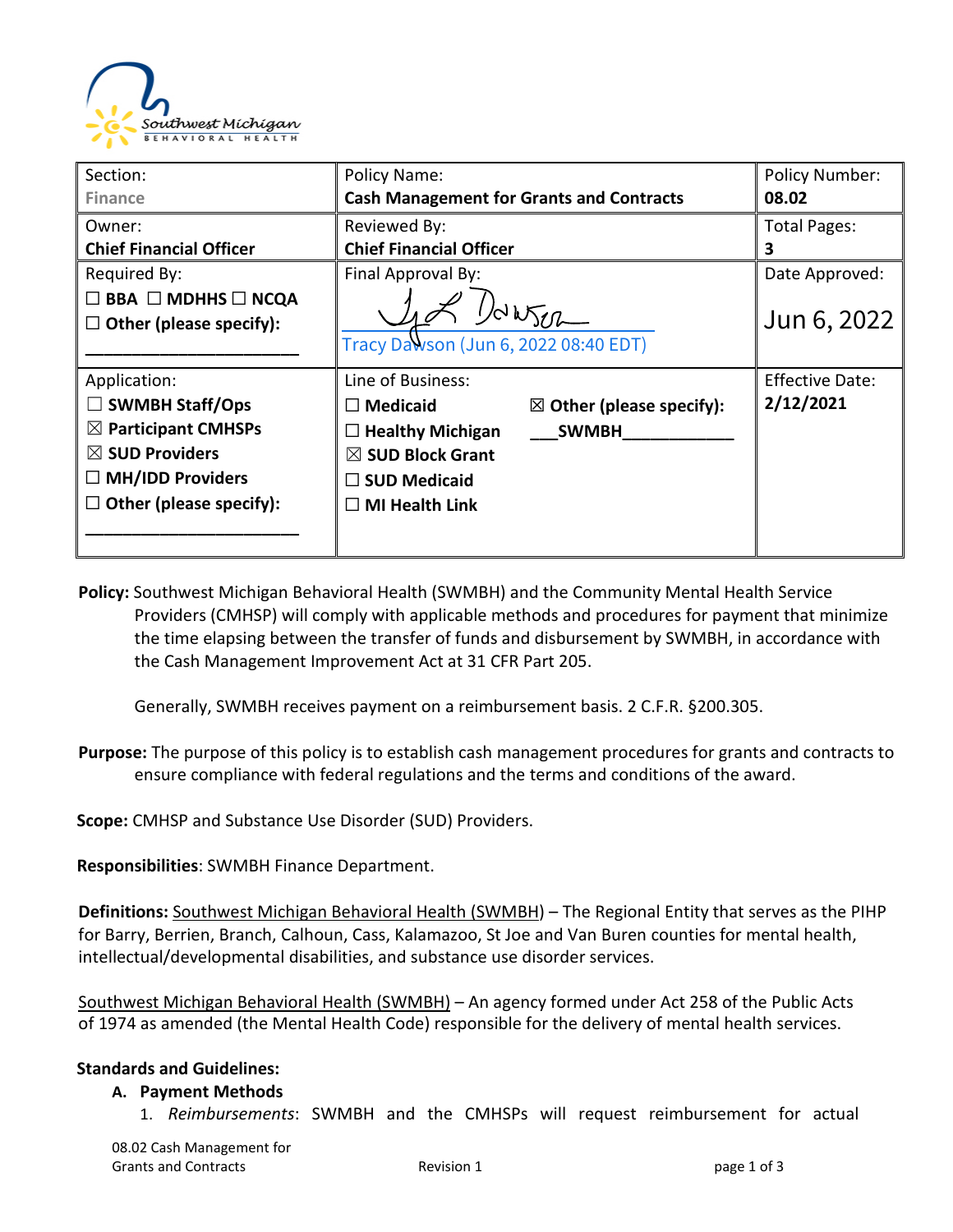

expenditures incurred under the federal grants. All reimbursements are based on actual disbursements, not on obligations.

- a. Consistent with state and federal requirements, SWMBH and the CMHSPs will maintain source documentation supporting federal expenditures (i.e. invoices, time sheets, payroll stubs, etc.) and will make such documentation available for funding agency review upon request.
- b. Reimbursements of actual expenditures do not require interest calculations.
- 2. *Advances*: To the extent SWMBH receives or provides to the CMHSPs advance payments of federal grant funds, the respective agency will expend the federal funds on allowable expenditures as expeditiously as possible. Excess advances are to be returned to SWMBH at the close of the fiscal year.
	- a. SWMBH will hold federal advance payments in interest-bearing accounts unless an allowable exception applies. SWMBH will begin to calculate interest earned on cash balances once funds are deposited intoSWMBH accounts.
	- b. Allowability: Expenses charged to federal funding source must meet the following allowability criteria:
		- The costs must be treated consistently through application of generally accepted accounting principles appropriate to the circumstances.
		- The costs must conform to any limitations or exclusions set forth in the sponsored agreement or in Federal Cost Principles (2 CFR 200, Subpart E).

#### **Procedures:** None

#### **Effectiveness Criteria:** None

#### **References:**

- 2 CFR Part 200 Uniform Administrative Requirements, Cost Principles, and Audit Requirements for Federal Awards
- 31 CFR Part 205 Cash Management Improvement

#### **Attachments:** None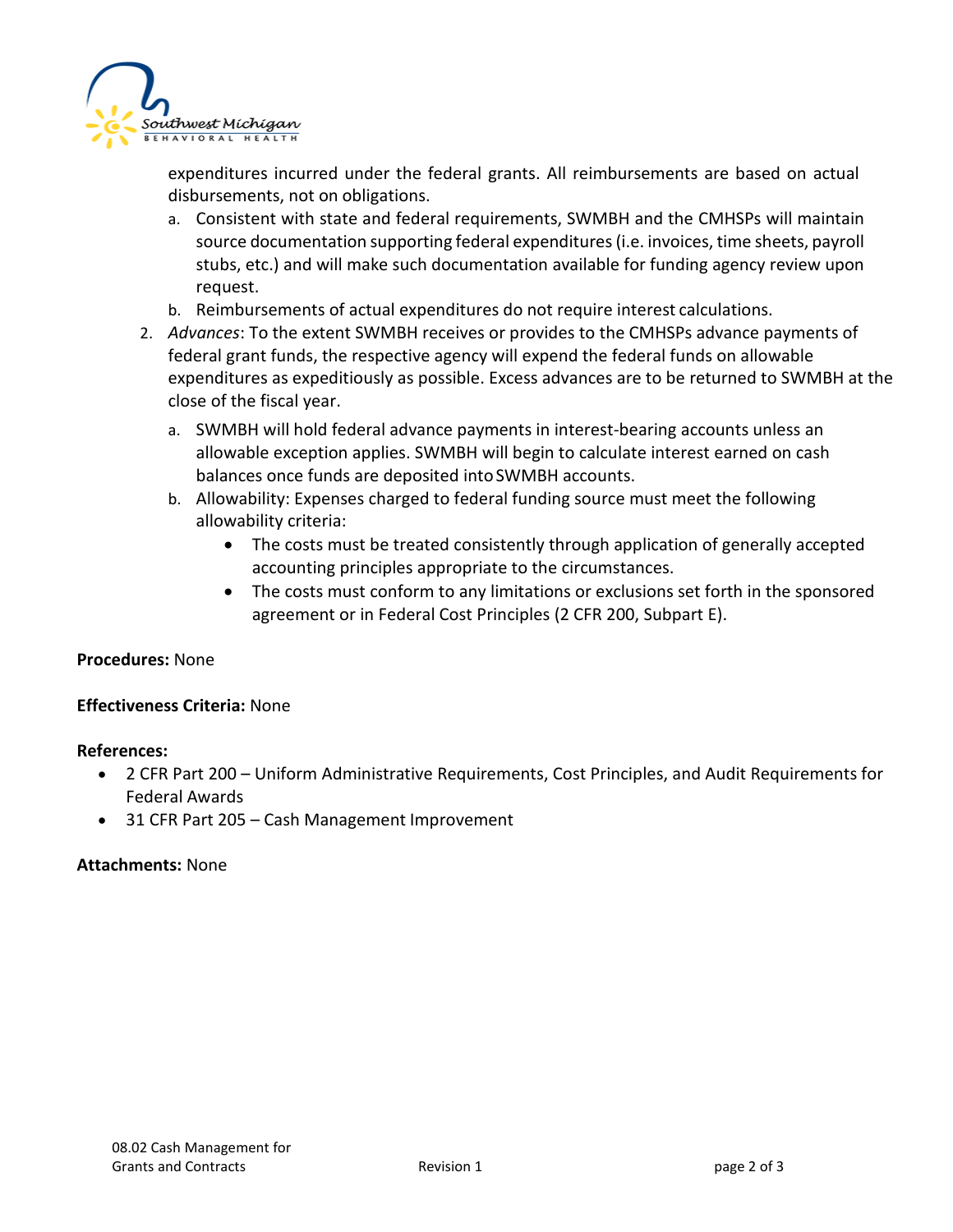

### **Revision History**

| <b>Revision #</b> | Revision<br>Date | <b>Revision Location</b> | <b>Revision Summary</b> | Revisor   |
|-------------------|------------------|--------------------------|-------------------------|-----------|
| Initial           | 2/12/2021        | Throughout               | New policy              | T. Dawson |
| $\mathbf 1$       | 4/11/2022        | Throughout               | <b>Annual Review</b>    | T. Dawson |
|                   |                  |                          |                         |           |
|                   |                  |                          |                         |           |
|                   |                  |                          |                         |           |
|                   |                  |                          |                         |           |
|                   |                  |                          |                         |           |
|                   |                  |                          |                         |           |
|                   |                  |                          |                         |           |
|                   |                  |                          |                         |           |
|                   |                  |                          |                         |           |
|                   |                  |                          |                         |           |
|                   |                  |                          |                         |           |
|                   |                  |                          |                         |           |
|                   |                  |                          |                         |           |
|                   |                  |                          |                         |           |
|                   |                  |                          |                         |           |
|                   |                  |                          |                         |           |
|                   |                  |                          |                         |           |
|                   |                  |                          |                         |           |
|                   |                  |                          |                         |           |
|                   |                  |                          |                         |           |
|                   |                  |                          |                         |           |